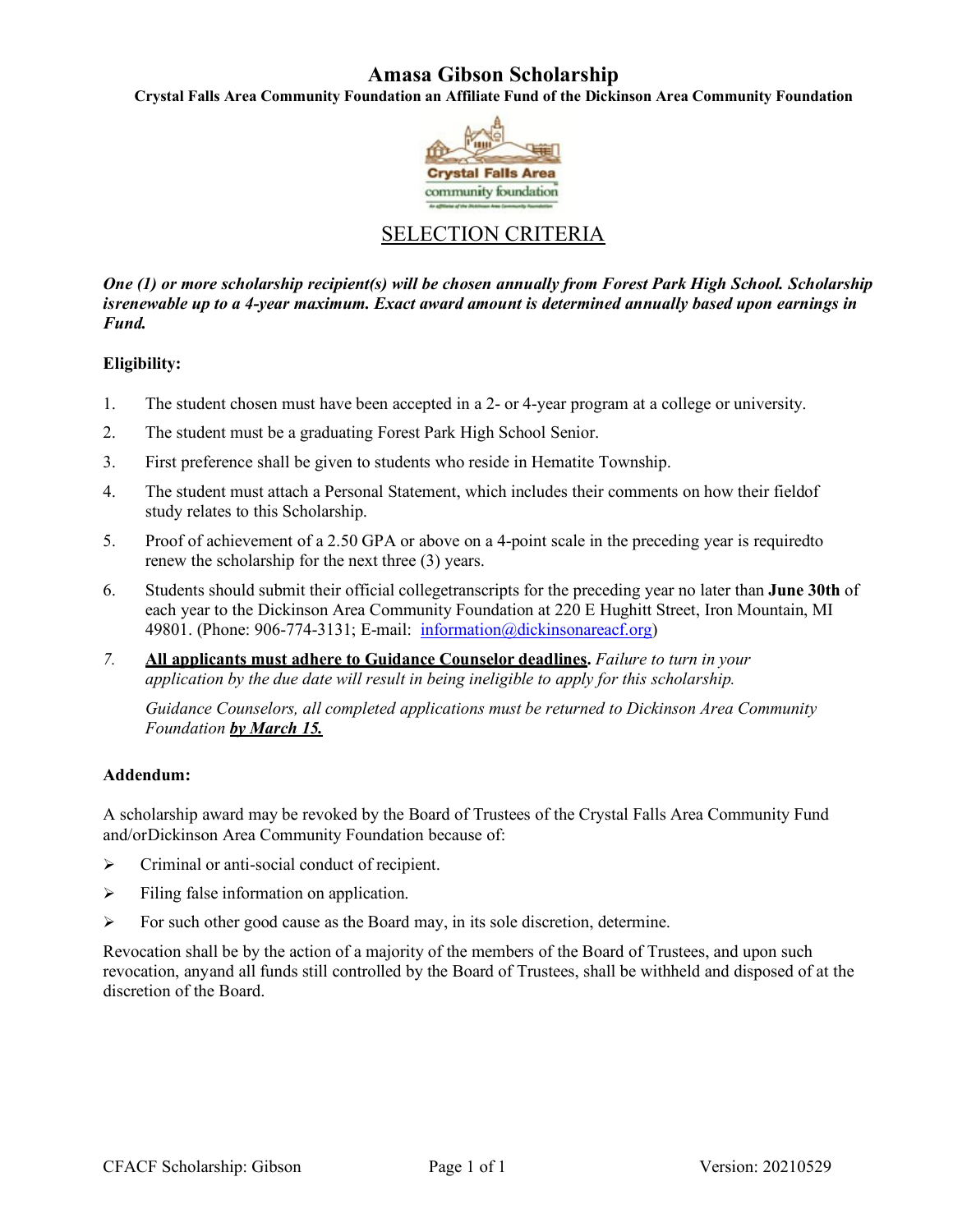

# *Amasa Gibson Scholarship*

**Crystal Falls Area Community Foundation Fund an affiliate of the Dickinson Area CommunityFoundation**

| <b>Date</b>                                                                                                                                                          |  |  |
|----------------------------------------------------------------------------------------------------------------------------------------------------------------------|--|--|
| <b>Full Name</b>                                                                                                                                                     |  |  |
| <b>Street Address</b>                                                                                                                                                |  |  |
| <b>City ST ZIP Code</b>                                                                                                                                              |  |  |
| Home & Cell Phone                                                                                                                                                    |  |  |
| <b>E-Mail (Required)</b>                                                                                                                                             |  |  |
| <b>GPA</b>                                                                                                                                                           |  |  |
| In what extra-curricular activities did you participate in? (Include both in-school activities and<br>volunteer activities outside of school)                        |  |  |
|                                                                                                                                                                      |  |  |
| Did you work during the school year? No<br>If yes, how many hours/week?                                                                                              |  |  |
| Name of college or university you plan to attend:                                                                                                                    |  |  |
| Have you applied for admission?                                                                                                                                      |  |  |
| Have you been accepted?                                                                                                                                              |  |  |
| Intended field of study:                                                                                                                                             |  |  |
| Have you applied for other scholarships?                                                                                                                             |  |  |
| Have you been granted a scholarship? If so, name of scholarship & amount:                                                                                            |  |  |
|                                                                                                                                                                      |  |  |
| Please include the following with the application:                                                                                                                   |  |  |
| A personal statement which includes your comments on how your field of study relates to this<br>1.<br>scholarship.<br>Copy of high school transcripts<br>2.          |  |  |
| <b>Application Deadline</b>                                                                                                                                          |  |  |
| All applicants must adhere to the Guidance Counselor deadlines. Guidance counselors must forward<br>applications to Dickinson Area Community Foundation by March 15. |  |  |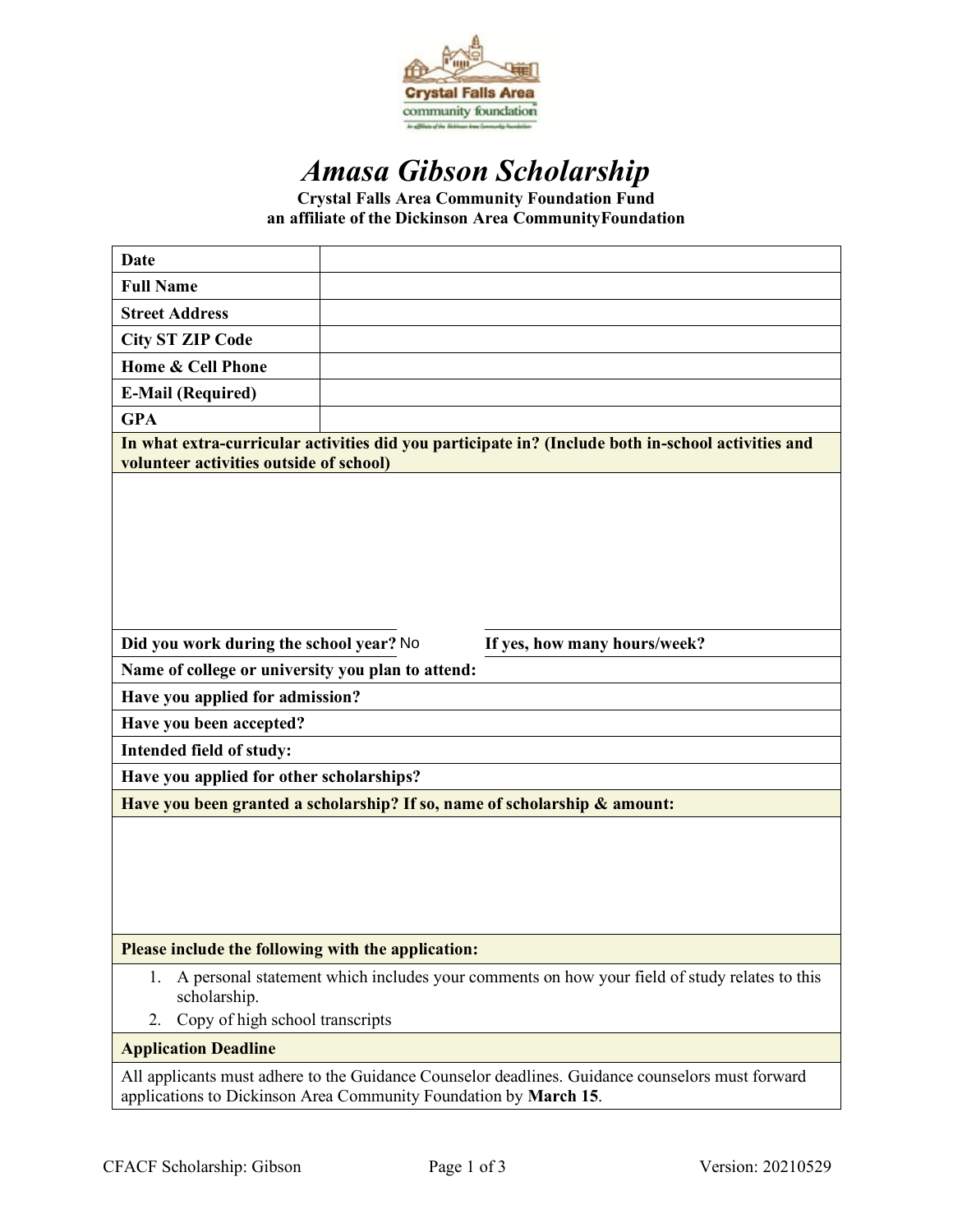

| <b>Agreement and Signature</b>                                                                                                                                                                                                                             |                                                                                                |
|------------------------------------------------------------------------------------------------------------------------------------------------------------------------------------------------------------------------------------------------------------|------------------------------------------------------------------------------------------------|
|                                                                                                                                                                                                                                                            |                                                                                                |
| By submitting this application, I affirm that the facts set forth in it are true and complete. I understand<br>any false statements, omissions, or other misrepresentations made by me on this application may result<br>in rejection of this application. |                                                                                                |
| Name (printed)                                                                                                                                                                                                                                             |                                                                                                |
| Signature                                                                                                                                                                                                                                                  |                                                                                                |
| Date                                                                                                                                                                                                                                                       |                                                                                                |
| <b>Parent Application Form</b>                                                                                                                                                                                                                             |                                                                                                |
| Name of parent or guardian<br>completing thisform:                                                                                                                                                                                                         |                                                                                                |
| Home address:                                                                                                                                                                                                                                              |                                                                                                |
| Phone:                                                                                                                                                                                                                                                     |                                                                                                |
| Email Address:                                                                                                                                                                                                                                             |                                                                                                |
| Do you have any dependents other than your own family or other extenuating circumstances that<br>should be considered? If yes, please explain:                                                                                                             |                                                                                                |
|                                                                                                                                                                                                                                                            | Note here any statements you may wish to make which assist the scholarship selection committee |
| in consideration of the applicant:                                                                                                                                                                                                                         |                                                                                                |
|                                                                                                                                                                                                                                                            |                                                                                                |
| <b>Agreement &amp; Signature:</b>                                                                                                                                                                                                                          |                                                                                                |
| I affirm that the statements above are true and complete. I understand any false statements, omissions,<br>or other misrepresentations made by me on this application may result in rejection of this application.                                         |                                                                                                |
| Signature of parent or guardian:                                                                                                                                                                                                                           |                                                                                                |
| Date:                                                                                                                                                                                                                                                      |                                                                                                |